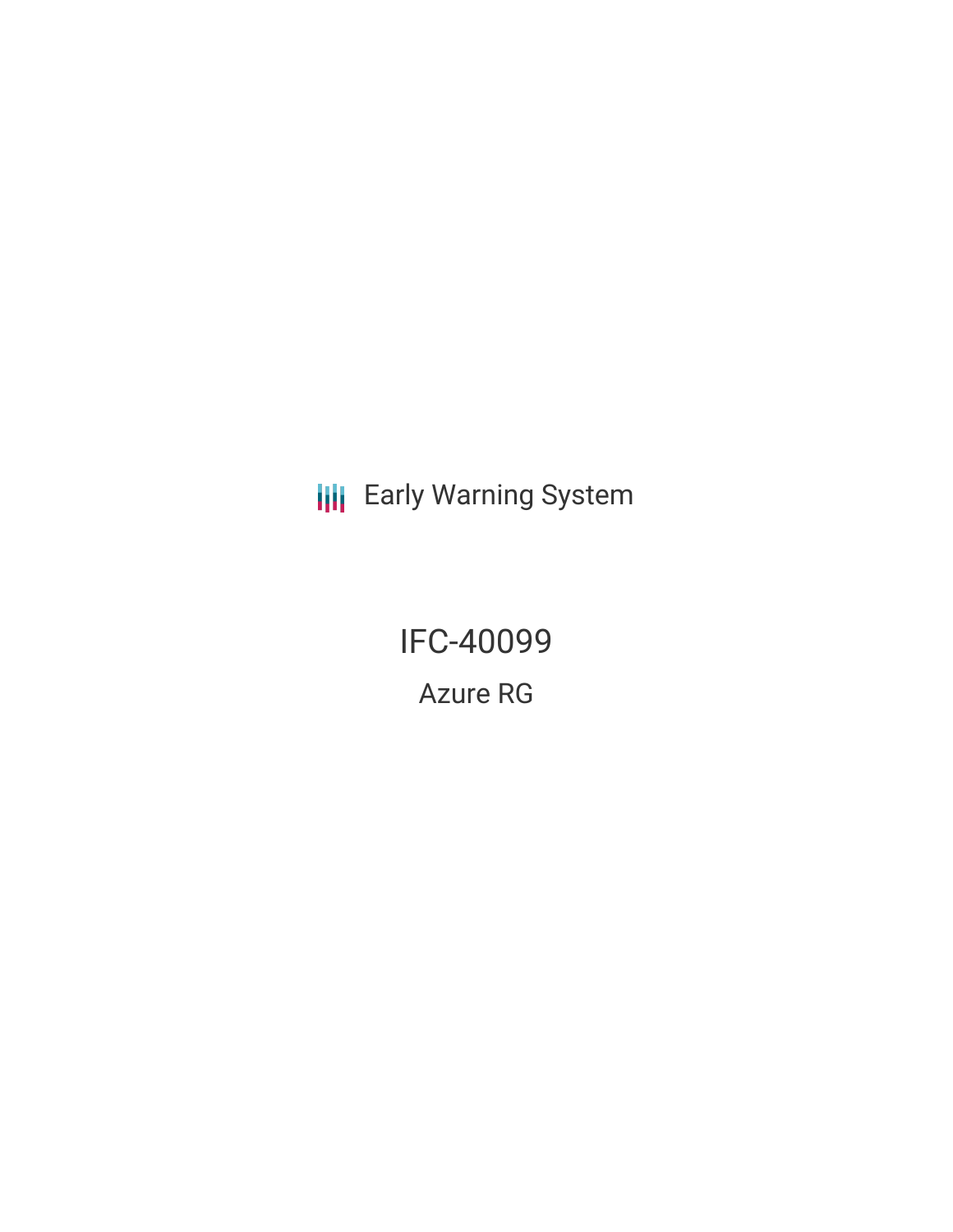

# **Quick Facts**

| <b>Countries</b>               | India                                        |
|--------------------------------|----------------------------------------------|
| <b>Financial Institutions</b>  | International Finance Corporation (IFC)      |
| <b>Status</b>                  | Approved                                     |
| <b>Bank Risk Rating</b>        | B                                            |
| <b>Voting Date</b>             | 2018-03-28                                   |
| <b>Borrower</b>                | AZURE POWER ROOFTOP (GENCO.) PRIVATE LIMITED |
| <b>Sectors</b>                 | Infrastructure                               |
| <b>Investment Type(s)</b>      | Loan                                         |
| <b>Investment Amount (USD)</b> | \$45.00 million                              |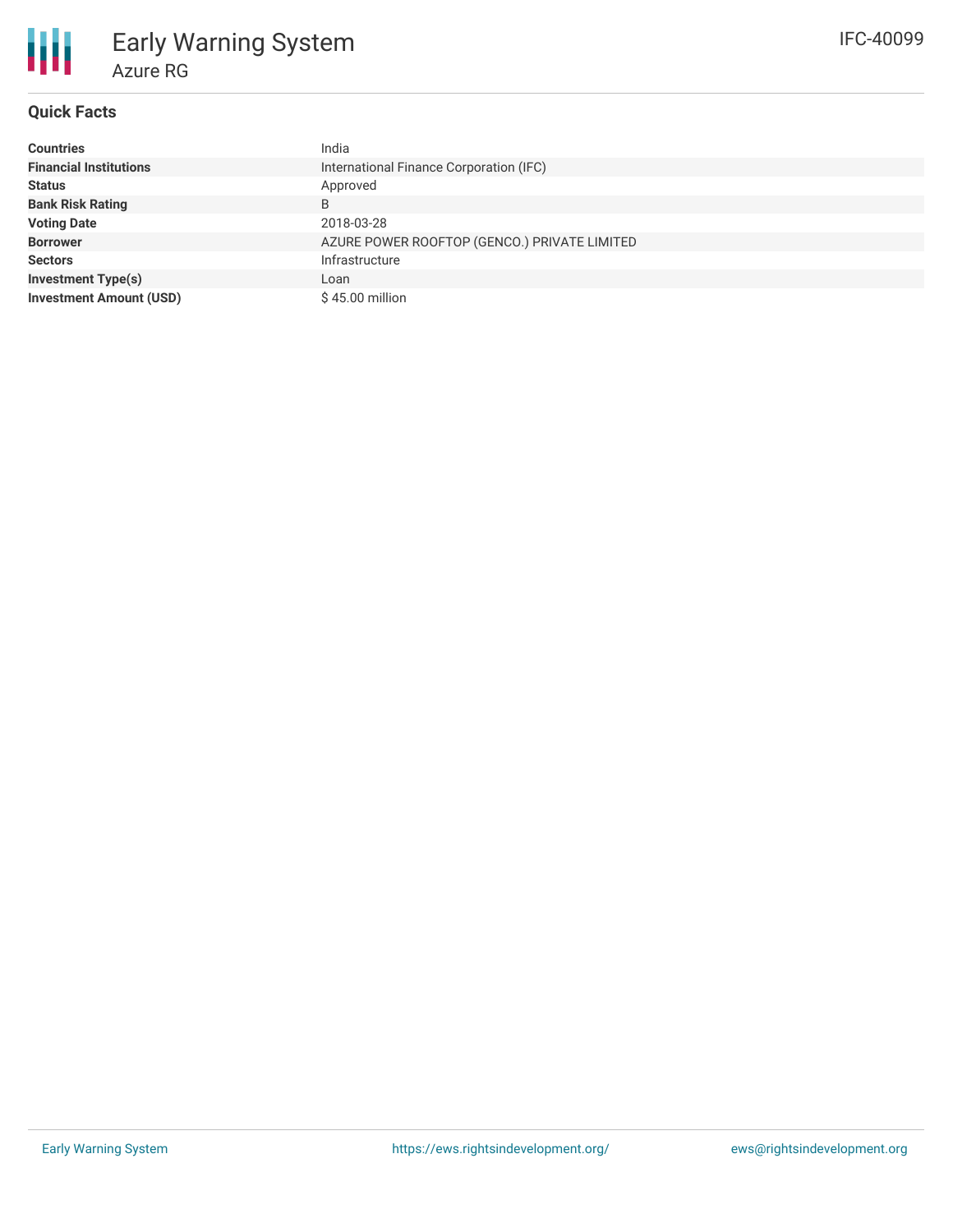

## **Project Description**

This IFC investment involves a debt financing and mobilization of senior loans to Azure Power Rooftop (GenCo) Private Limited, based in India. Azure Power Rooftop (GenCo) Private Limited is a subsidiary owned by IFC's existing client Azure Power Global Limited which is a leading solar power company in India and has in-house capacity to undertake engineering, procurement & construction and operations & maintenance services for its solar power plants.

Following are the two proposed objectives of the project:

1. Increasing clean energy production: Contributing to meeting India's energy demand by using an environmentally friendly source of energy.

2. Climate change mitigation: The investment will support clean energy production with associated avoidance of greenhouse gas emissions.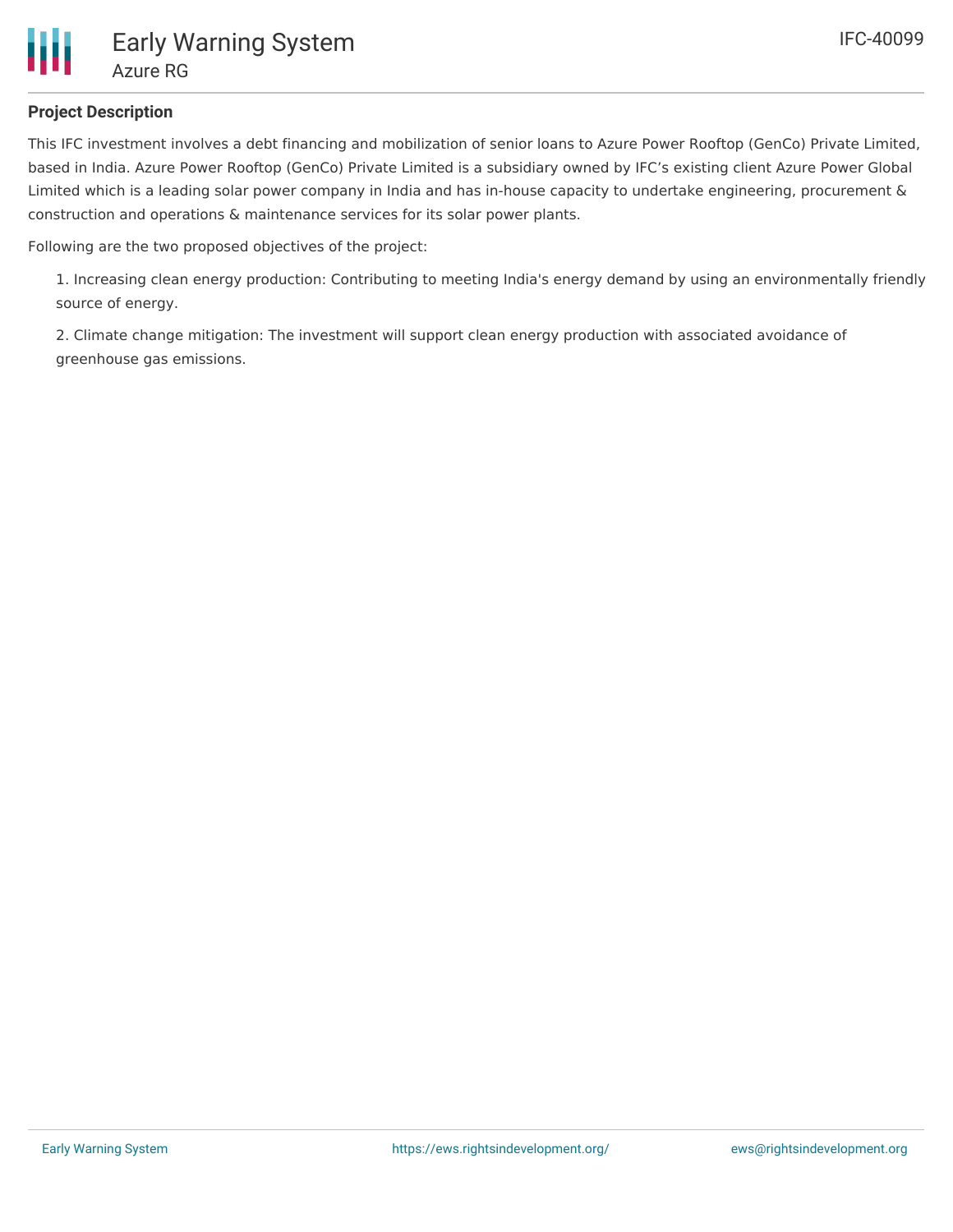### **Investment Description**

• International Finance Corporation (IFC)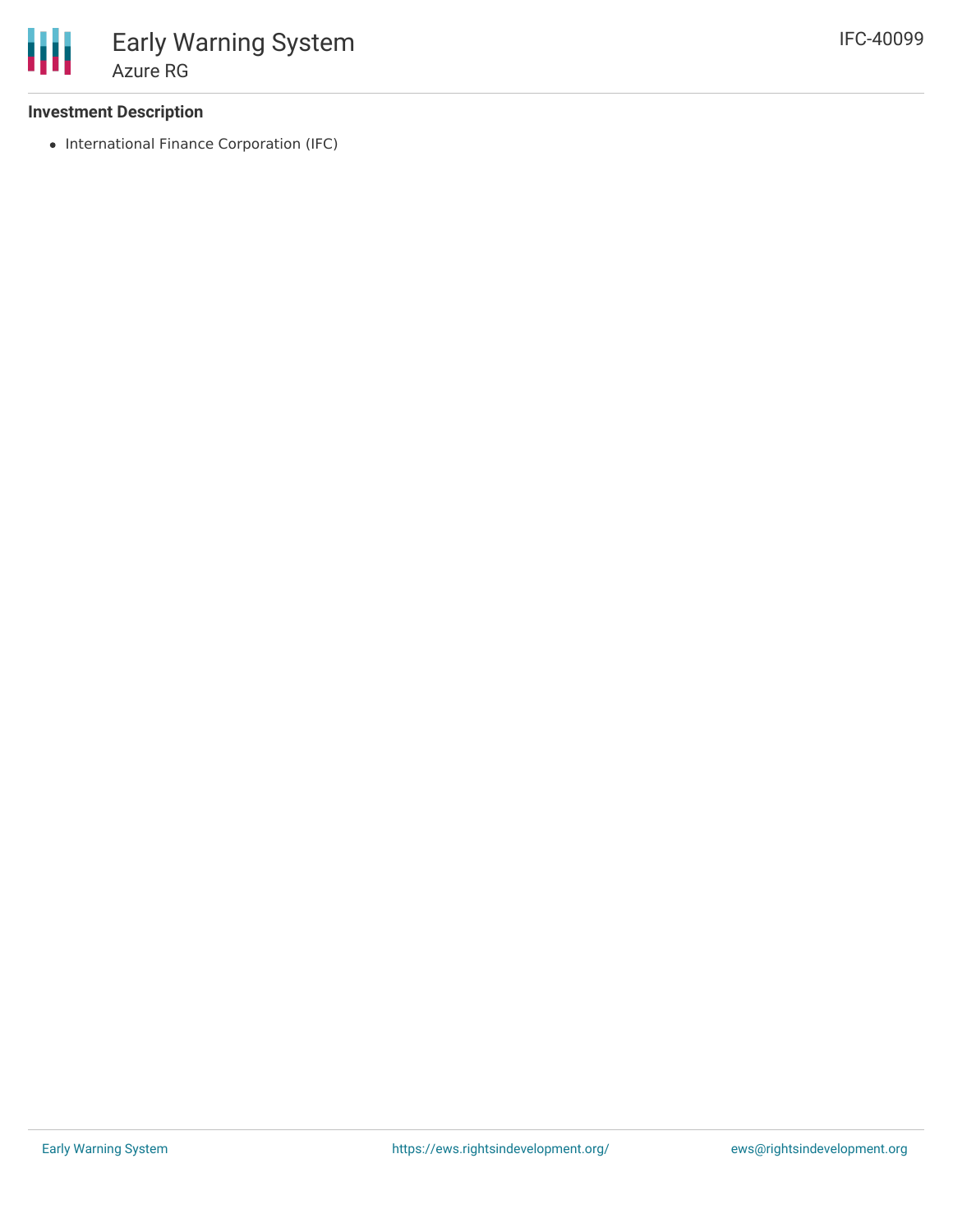

## **Private Actors Description**

Azure Power Global Limited is a leading solar power company in India and has in-house capacity to undertake engineering, procurement & construction and operations & maintenance (O&M) services for its solar power plants.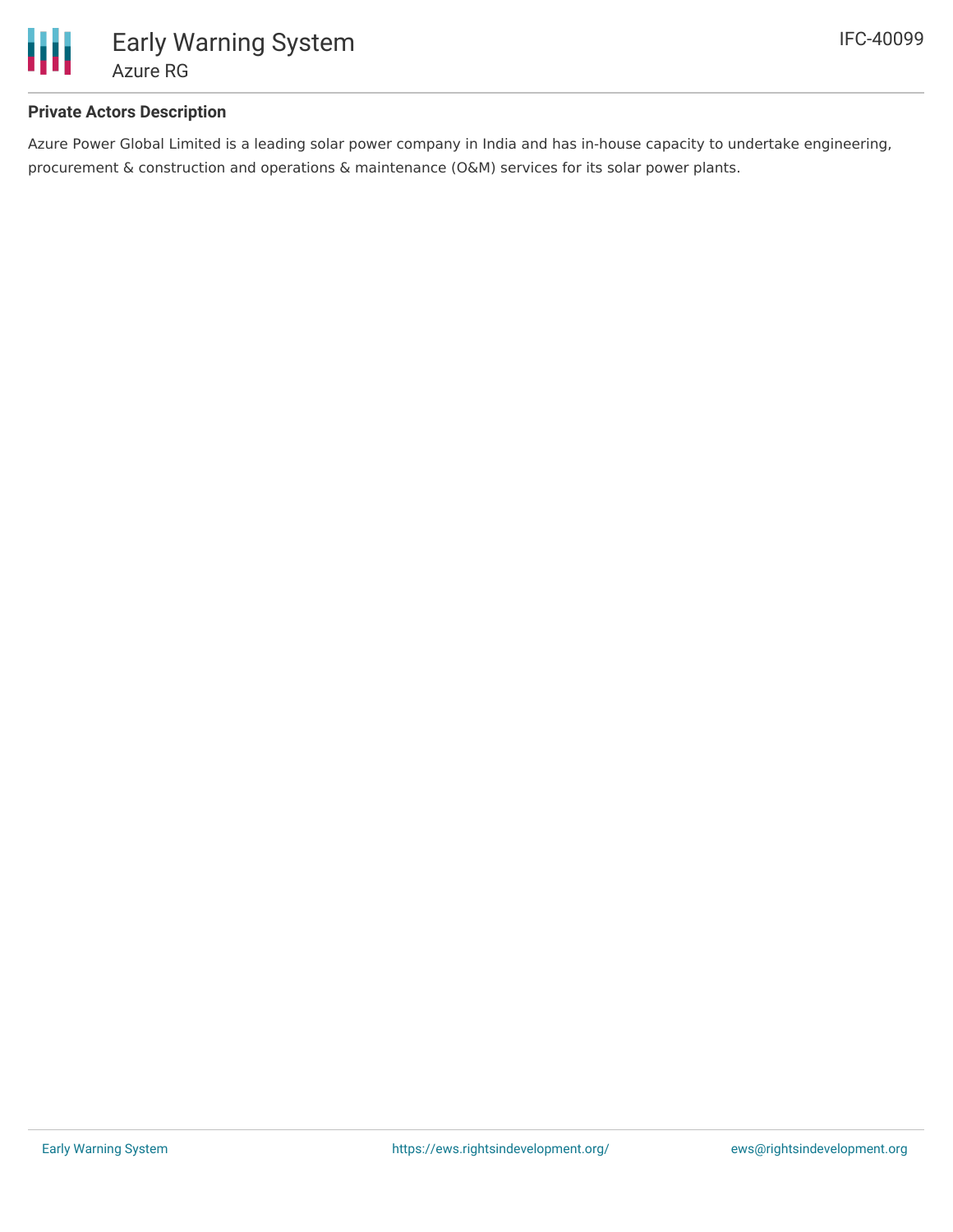



| <b>Private Actor 1</b> | <b>Private Actor</b><br>1 Role | <b>Private Actor</b><br>l Sector | <b>Relation</b>          | <b>Private Actor 2</b>     | <b>Private Actor</b><br>2 Role | <b>Private Actor</b><br>2 Sector |
|------------------------|--------------------------------|----------------------------------|--------------------------|----------------------------|--------------------------------|----------------------------------|
| -                      | $\overline{\phantom{a}}$       | $\overline{\phantom{a}}$         | $\overline{\phantom{0}}$ | Azure Power Global Limited | Client                         | $\overline{\phantom{a}}$         |